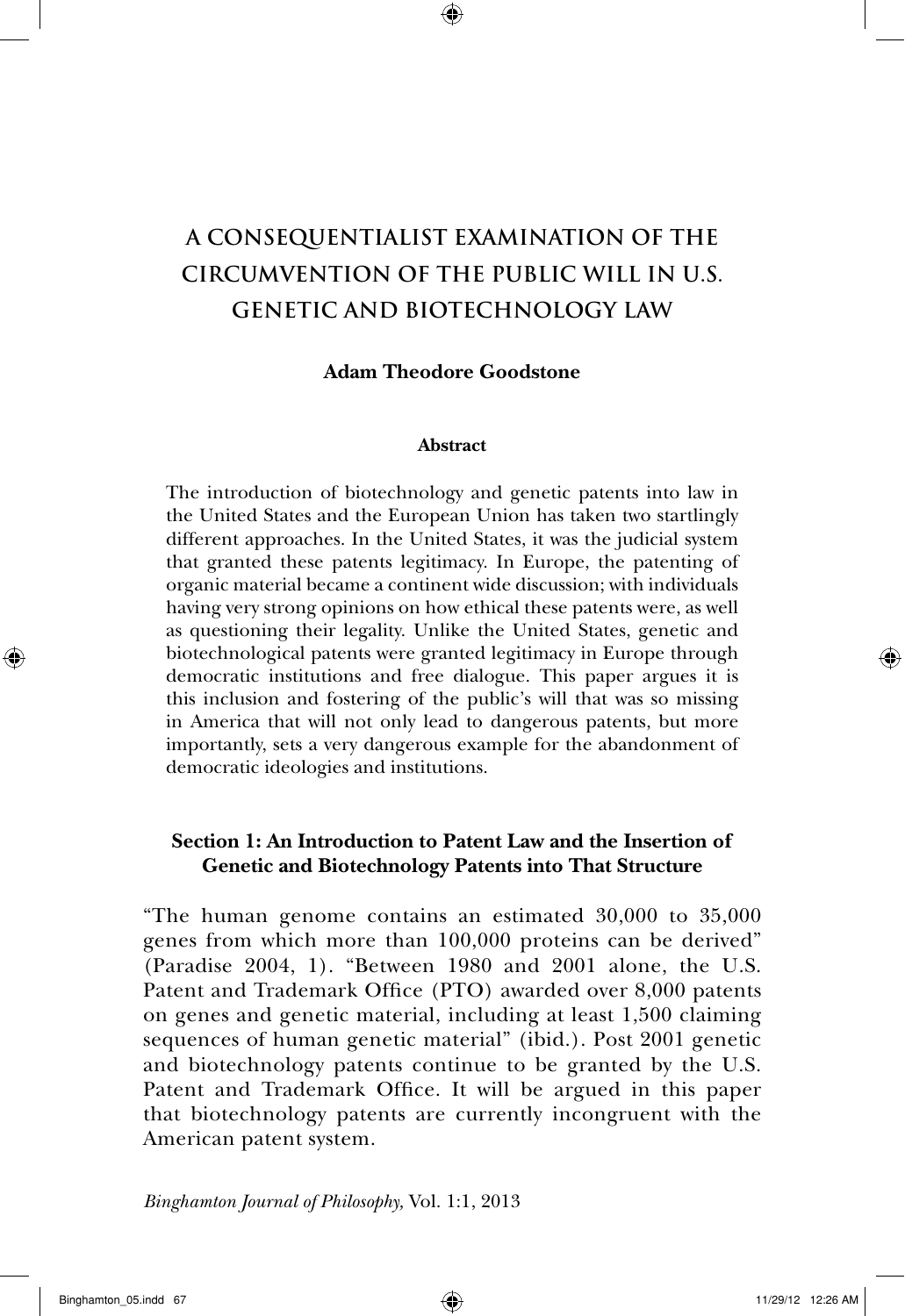The patenting of genetic material was not considered when the United States and most of the world community conceived of their patent laws. There have been two distinct patterns of incorporating biotechnology into a national or regional patent scheme. The first pattern is that of the European states. They conceded their system was incongruent with genetic patents (Pila 2003, 3), yet democratically allowed the idea of patenting organically derived inventions. In Europe, genetic patents were brought into the system of law through a democratic process and because of this the patents were granted legitimacy and allow for more flexibility to control future issues.

The United States has taken a different approach. They have "ignored the ongoing challenges to the suitability of modern biotechnology for patent protection" (Pila 2003, 3). The courts have effectively forced biotechnology into the patent scheme without the approval or consideration of the legislature. It is this circumvention of the democratic will that will be proven to be the antithesis of any democratic form of government. Further, this circumvention has the potential to have specific negative consequences.

This paper will not grapple with trying to answer the question of whether biotechnology or genetic patents serve the public will, if they create or inhibit utility, though it will explain some of the potential arguments for either side. What this paper will do is hold that one of the cornerstones of any democratic system is the assurance of the democratic process and the rule of law. It will be proven that the incorporation of biotechnology into the American legal system was done without the public will and in abandonment of the rule of law. This paper will then elucidate some of the potential present and future consequences of biological patents that could result from the circumvention of the democratic will.

### *Biotechnology Overview*

To understand the legal and philosophical ramifications of incorporating biotechnology into the current patent scheme, one must acquire a basic understanding of what biotechnology actually is. Biotechnology inventions are "products derived from living systems using recombinant DNA and associated techniques" (Pila 2003, 1). A typical example of a biotechnology product would involve cutting a DNA chain at a specific site through the use of a restriction enzyme; one would then insert these cut fragments into a plasmid, followed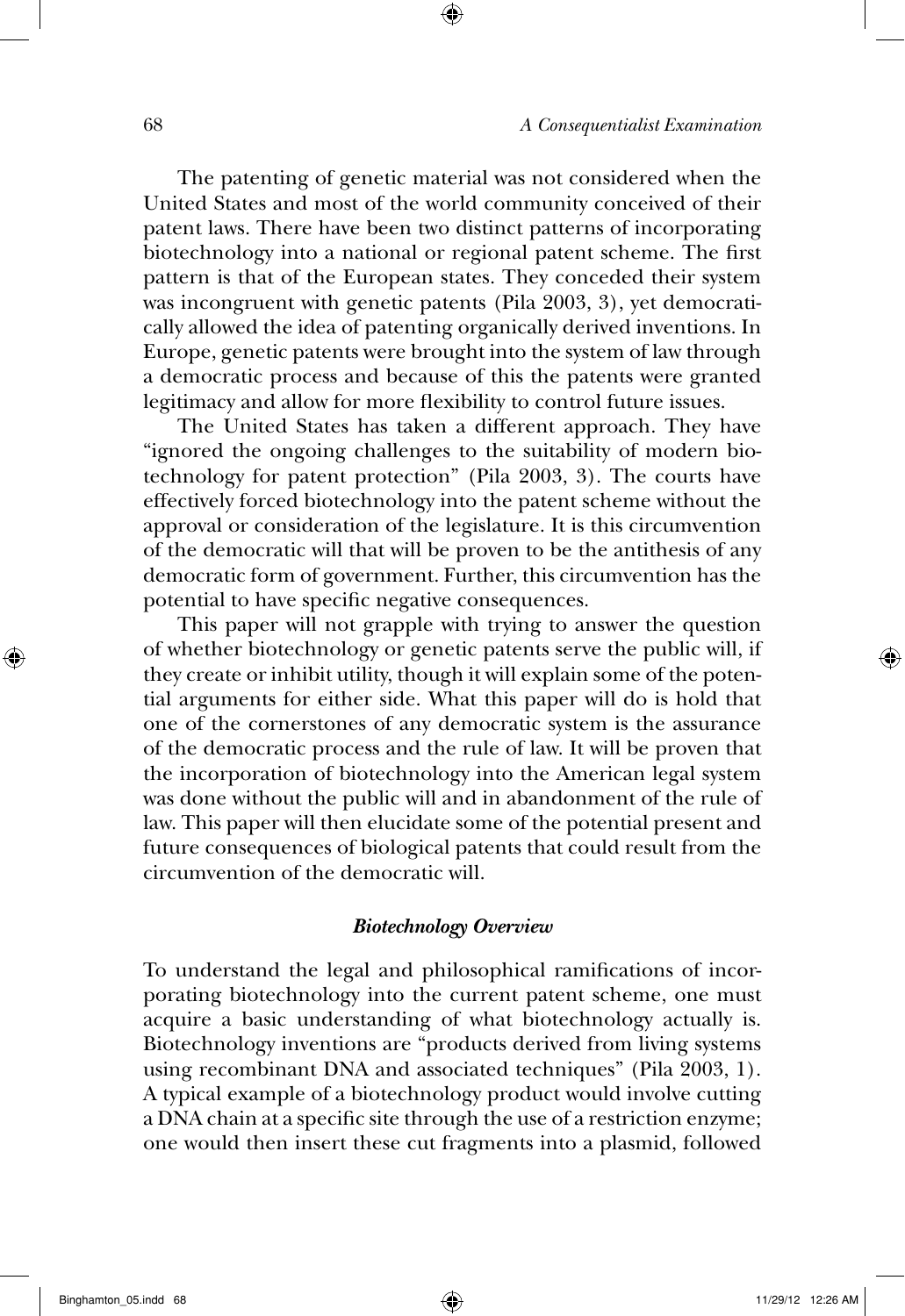by inserting the new hybrid plasmid into an e.coli. bacterium, which would then allow the plasmid to reproduce safely (Jasanoff 2005, 34). After this process, the newly created foreign DNA would be reinserted into a plant or animal. The attempts to patent this field of invention, coupled with the human genome project and the subsequent attempt to patent genetic materials, are the realm this paper will investigate. It will be argued that the attempt to patent the above-mentioned biological materials was something new and unique, deserving legal standing of its own.

### *American and European Patent Eligibility*

To be eligible to receive a patent from the Patent and Trademark Office (PTO) in the United States an invention must "constitute patentable subject matter and meet certain standards of utility, novelty, and non-obviousness" (Chin 2006, 3). In addition, the inventor must describe the invention. The first requirement to receive a patent is that an invention must be a machine, industrial process, composition of matter, or manufactured article (Chavez 2003, 2). To include organic material in the patent scheme the courts decided biotechnology inventions and genetic patents were compositions of matter. In the past, a composition of matter was only patentable if it was a chemical process that met the requirements of patentability. Extending biological material into this realm does not seem natural. Even if they are decided to be congruent due to necessity or ease, this is a decision that seems unique enough to not be answered by a court. In addition, the patenting of organic matter involves fundamental considerations of morality and philosophy.

To receive a patent an invention must also display utility to show its potential use (Chavez 2003, 3). This requirement is one of the chief objections to biotechnology and genetic patenting, and many of these objections well be examined latter. The next requirement of patentability is novelty, and states that an invention must be original (ibid.). While on the surface this seems easily applicable to biotechnological inventions, on a philosophical level this requirement may be flawed, especially in reference to genetic structure. The world community as a whole has said that a gene is not patentable because it is not new. Yet the world community has also said that if a gene is "isolated and purified," (ibid.) then these isolated genes are distinguishable from their original form and if they meet the other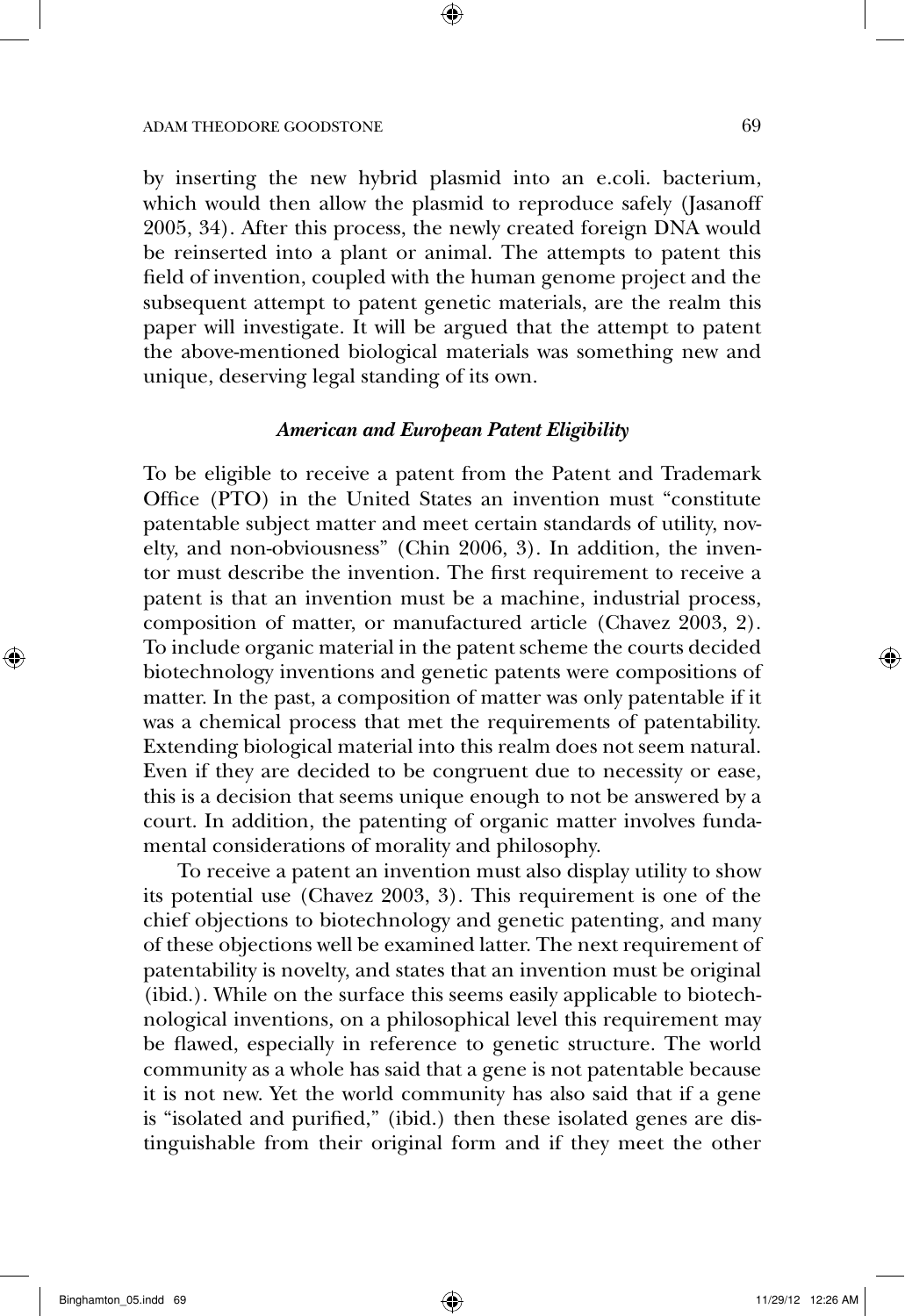requirements of patentability, may be patented. It seems apparent that by isolating and purifying a gene one is not doing enough to make that gene novel, even if it hasn't been purified in the past. While the process of isolating and purifying may be unique, the product is still the same.

The last requirement to receive a patent is non-obviousness (Chavez 2003, 3). This means "that a person reasonably skilled in a particular area, based on knowledge in the area at the time, would not have foreseen the development of the invention in question" (ibid.). It would seem obvious that if two genetic patents used the same process for purifying a gene that the second of the two patents would fail the non-obvious requirement. Yet the *Re Deuel* federal circuit case stated that if the process used to find a new gene was known, and the gene was novel, the invention would meet the nonobvious standard (ibid.).

The requirements of patentability in the European Union were formalized for the entire community in the European Patent Convention (Paradise 2005, 2). Their requirements for patentability are novelty, that the invention involves an inventive step, is susceptible of industrial application, and is sufficiently described so that a person skilled in the art can carry it out (Chavez 2003, 2). The EU's requirements are analogous to those of the United States. Yet, by democratically implementing biotechnology patents, the EU has minimized the chances of potential consequences that the United States seems helpless to avoid. These include judicial activism, ability to adapt to new challenges and dangers that biotechnology inventions may cause, as well as the failure to include the public's morality into a controversial and divisive part of the law.

### *Institutions to Challenge Patents and Concept of the Public Will*

This paper will discuss ways in which it seems apparent that the European Union's patent system is far more open to the public will and democratic process than is that of the United States. The public will is manifested when legislation is passed. In modern democratic society, nations have decided that to rule justly and fairly the people must rule themselves. This is accomplished through the legislative process. In order for democratic society and the ideals of majority rule to survive, new laws must come from the legislature, a manifestation of the public will. The European Union accomplished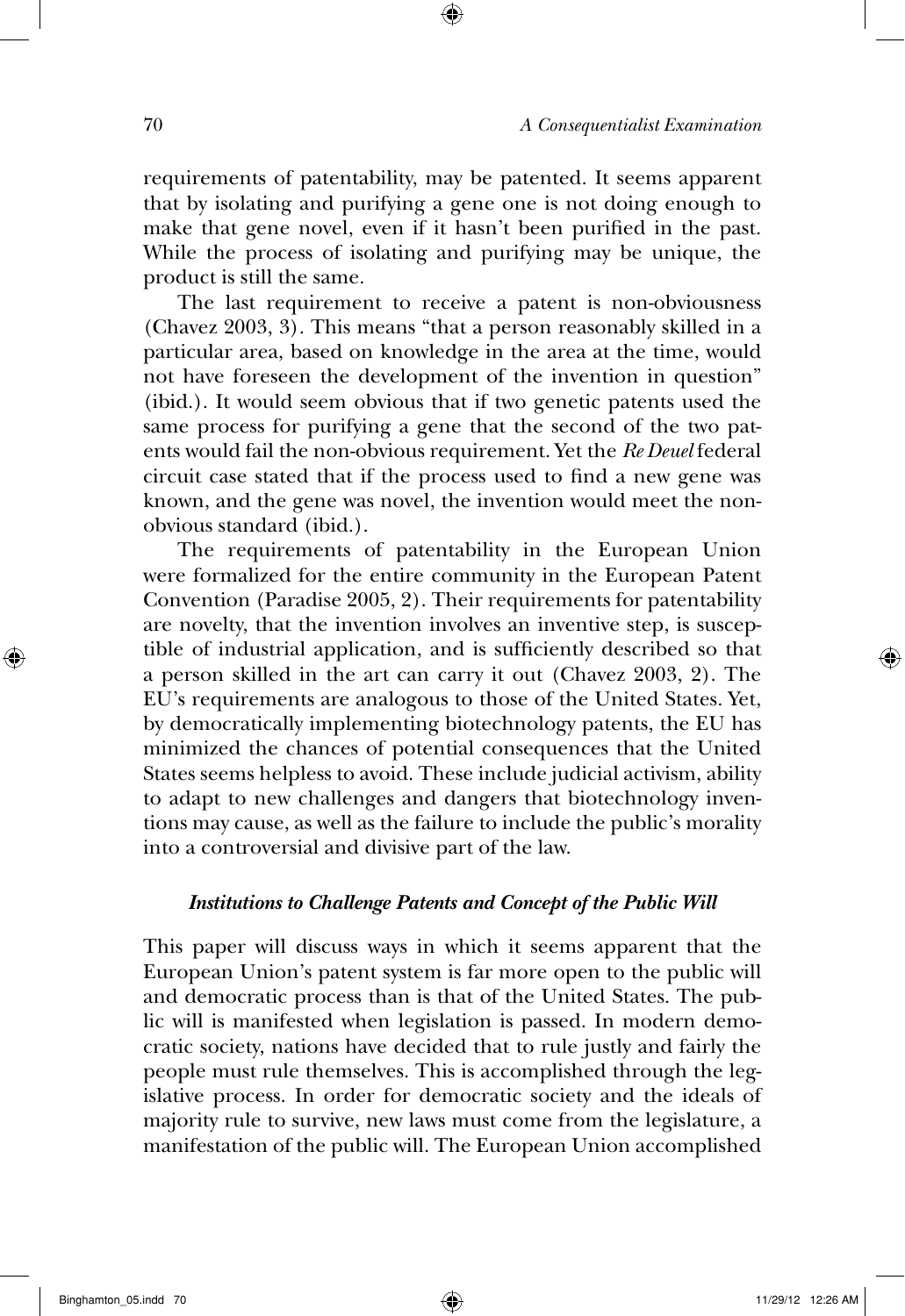the incorporation of biotechnology and genetic patents through legislation. In the United States there appeared to be an attempt to circumvent legislative process and incorporate a new idea into a system of law through the judicial system.

While the inclusion of the public will is going to be discussed, there is a key institutional aspect of the European Union that grossly increases the chances of including the democratic will and ensuring the patent system abides by the law. This is the institution of "opposition" that is embedded in the European patent structure but is missing from the United States (Chavez 2003, 2). In Europe, any third party may submit legal opposition to a granted patent within nine months of its issuance (ibid.). Public hearings are held on the matter and the European Patent Office investigates the patent (ibid.).

There are two ways to challenge a patent in the United States. The first is that any civilian can submit a request to challenge a patent, but this request is strictly limited to considerations of prior art (Chavez 2003, 4). The second method is to initiate an infringement suit that attacks the validity of the legal claims. This is too expensive a tool for most civilians or organizations to utilize (ibid.). When this is coupled with the idea that the PTO is "bombarded" (ibid.) with patent requests, and that the PTO has dramatically increased the rate of patent issuance, it appears certain that there are a substantial number of low quality patents in the United States being issued (ibid.).

In the United States, all patent appeals go to the federal circuit and because it is the sole federal court of appeals that hears patent cases, it yields a tremendous amount of power over U.S. patent law (Laakmann 2007, 3). Any further appeals are submitted to the Supreme Court, the final decision maker in all patent law cases. This paper will discuss how the specific lack of oversight and lack of democratic will within the American patenting procedure has led to ineffective, misinformed, and partisan policies.

As will be discussed later, the EU patent directive also provides a ban on the patenting of anything against the public order (Europa 2008). While the effectiveness of this requirement may be in question, the idea that a patent can be considered invalid because it is against the public's morality is a necessary step toward ensuring democratic representation and moral concerns in something as controversial as genetic patenting. This is another important limit on patent power the EU maintains over the United States.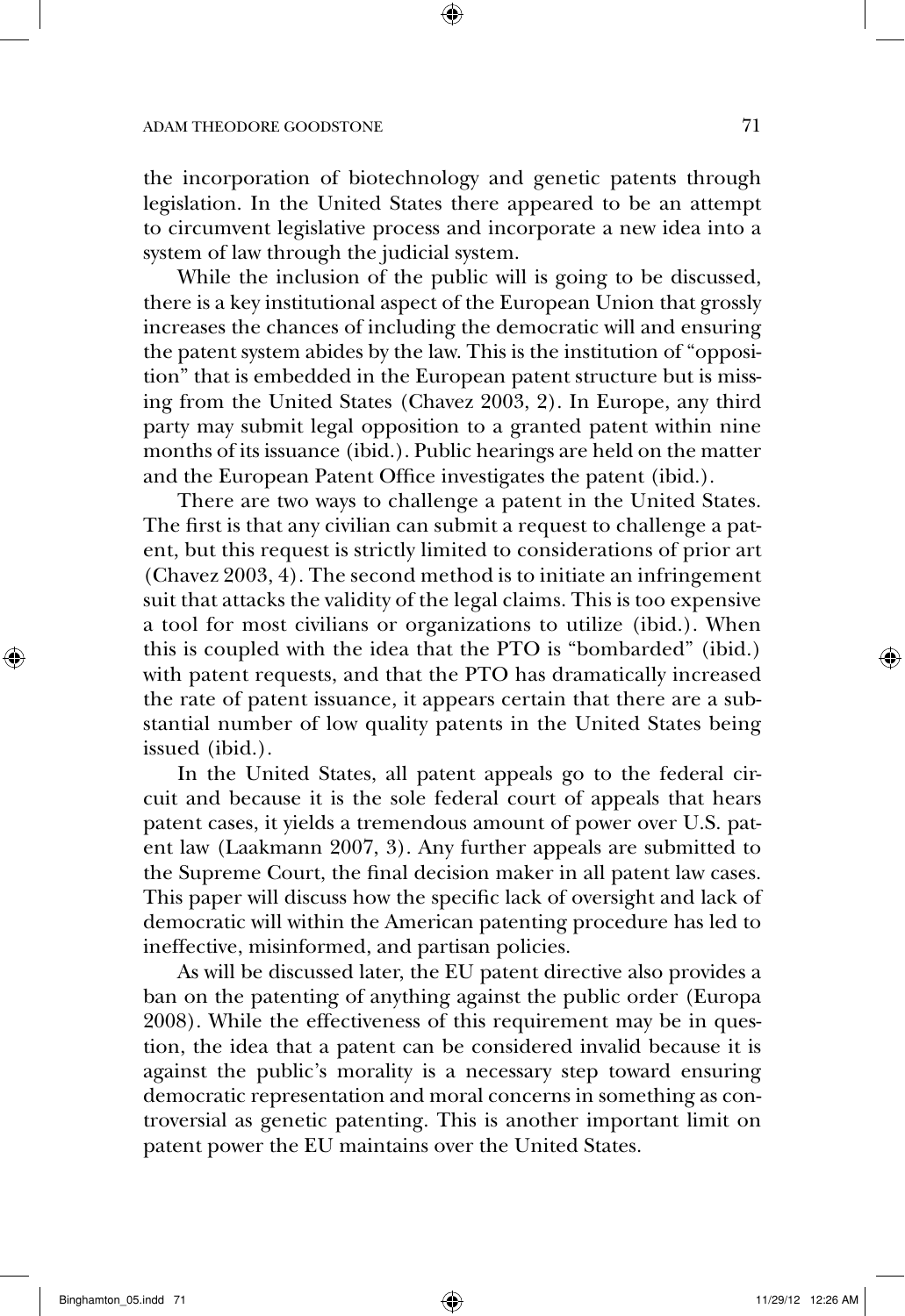It will be shown that the United States has circumvented the public will in the inclusion of genetic patents. When this is compounded by the fact that the public has no means to challenge the large quantity of low quality patents, it appears that the United States faces a dire situation. The basis of the American government is that the people have a say in their government, biotechnology and genetic patents seem completely devoid of this and even against that basis. This patent system also appears to be implemented in a way to avoid and ignore the public's will.

## **Section II: The Development of U.S. Genetic/Biotechnology Patent Law**

Over the last thirty years the United States has incorporated biotechnology into its system of patent law. It seems that this incorporation was done in an antidemocratic and potentially dangerous way. The process for receiving a patent in the United States was determined based on court decisions; many of which will be examined in this section. The U.S. courts seemed content to compare biotechnology and genetic patents to chemical patents, themselves determining that no new laws were necessary to bring new inventions into an already existing patent structure. It appears that genetic and biotechnology patents were not analogous to chemical processes.

On June 16, 1980, the Supreme Court of the United States would determine the future of how the patenting of biotechnology would be handled in the United States. The Court ruled in *Diamond v Chakrabarty* that "anything under the sun that is made by man," ( Jasanoff 2005, 209) is eligible to be patented. Interpreting their powers broadly, the Court managed to take an issue out of realm of the legislature, by forcing the new area of biotechnology into the current patent scheme. Chakrabarty's invention was a bacterium that had four plasmids inserted into it and allowed for easier and more efficient control of oil spills (Brody 2006, 20). The court felt the newly created organism was distinct from nature and a unique invention (ibid., 11). In *Chakrabarty* the court had to decide that the bacterium was novel, yet if it were so novel that something like it had never before received legal protection the question of its patentability would have arisen (ibid., 210). This is an example of an internal contradiction made by the courts, which begins to hint at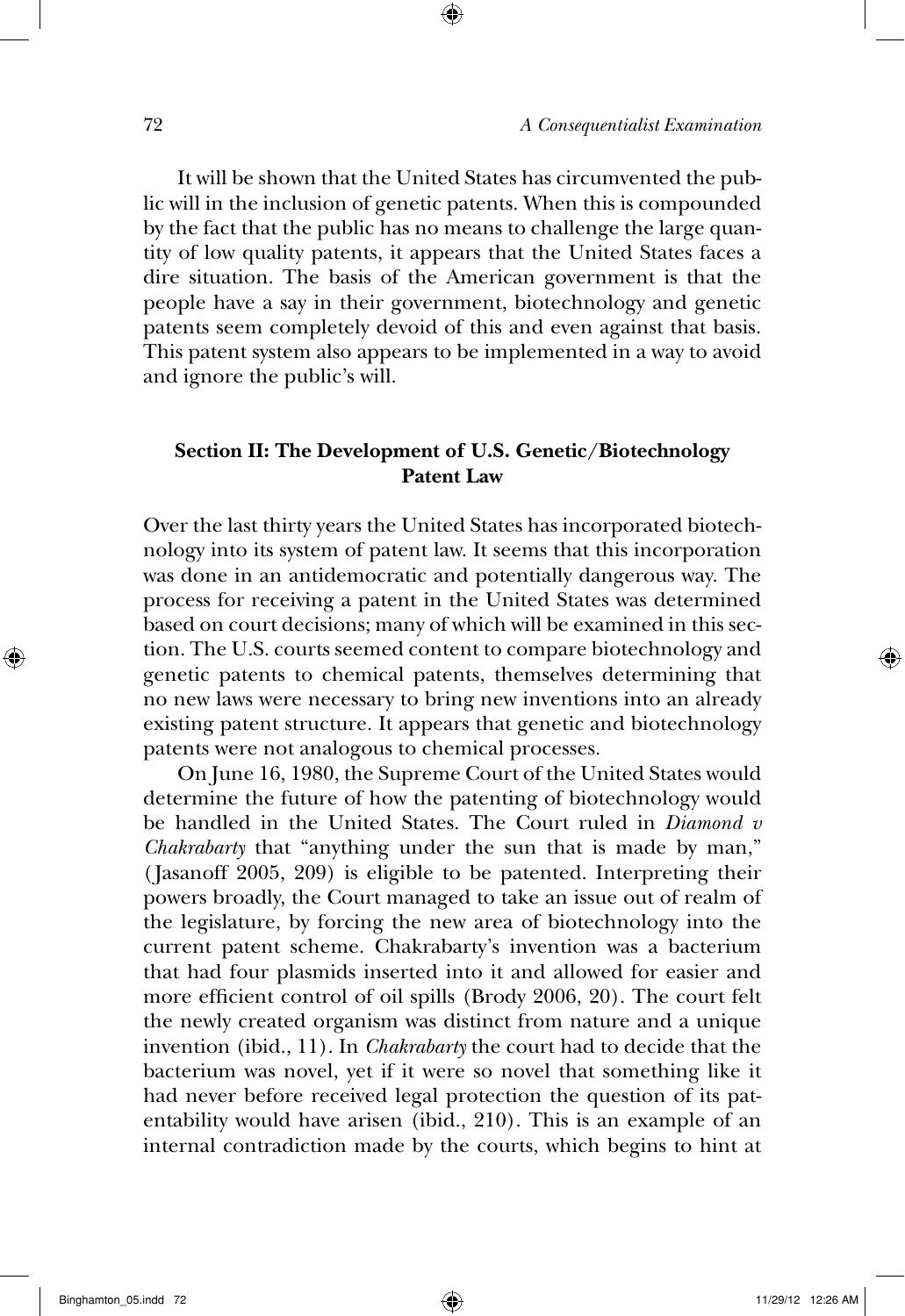biotechnology being something new and at the minimum deserving its own legislation. The Supreme Court successfully avoided this issue and the question of the patentability of organic material had begun to be answered by the American judicial system.

The next issue that continued the evolution of the U.S. patent system was that of the Harvard Oncomouse. The Oncomouse was a mouse whose genetic material had been altered as to make it supersusceptible to cancer (Brody 2006, 13). The PTO granted the mouse a patent, for the first time allowing the patentability of an invention that was also a highly functioning organism. This case was never litigated in the United States and this absence leaves questions of whether the Oncomouse should have been patented under thencurrent U.S. law.

The PTO's decision seems especially in error when compared to the Canadian Supreme Court's decision on the Oncomouse, based on almost identical laws ( Jasanoff 2005, 211). The Canadian Supreme Court stated that a higher organism was not a "composition of matter," altering a gene in an organism did not make that organism meet this requirement ( Jasanoff 2005, 213). In addition, the court ruled that the patentability of a higher organism was something only the parliament could decide (ibid.). Bringing new ideas into law by legislation is also a fundamental ideal of the American legal system, and this scenario makes the United States' handling of the Oncomouse seem even more in error. It would appear both fair and just that if an animal is going to be determined a patentable composition of matter in the United States, that this decision should have stemmed from the legislature and not the judicial branch.

In the court cases described it seems the court took no interest in exploring the deeper impact of granting these patents, or if these patents would cause any threat toward autonomy or liberty; two things the courts should safeguard ( Jasanoff 2005, 65). In this and many other cases, the courts seem to be imposing their values by lying about already existing law. If the court must be an organ of public policy it should do so honestly and openly and consider the new legislation's long-ranging effects, instead of hiding their beliefs under a lie of stare decisis.

There were several court cases that impacted the requirements of patentability, with the effect of liberalizing patentability requirements and bringing genetic and biotechnology inventions more fully into the sphere of patents. Since 1966, the federal circuit had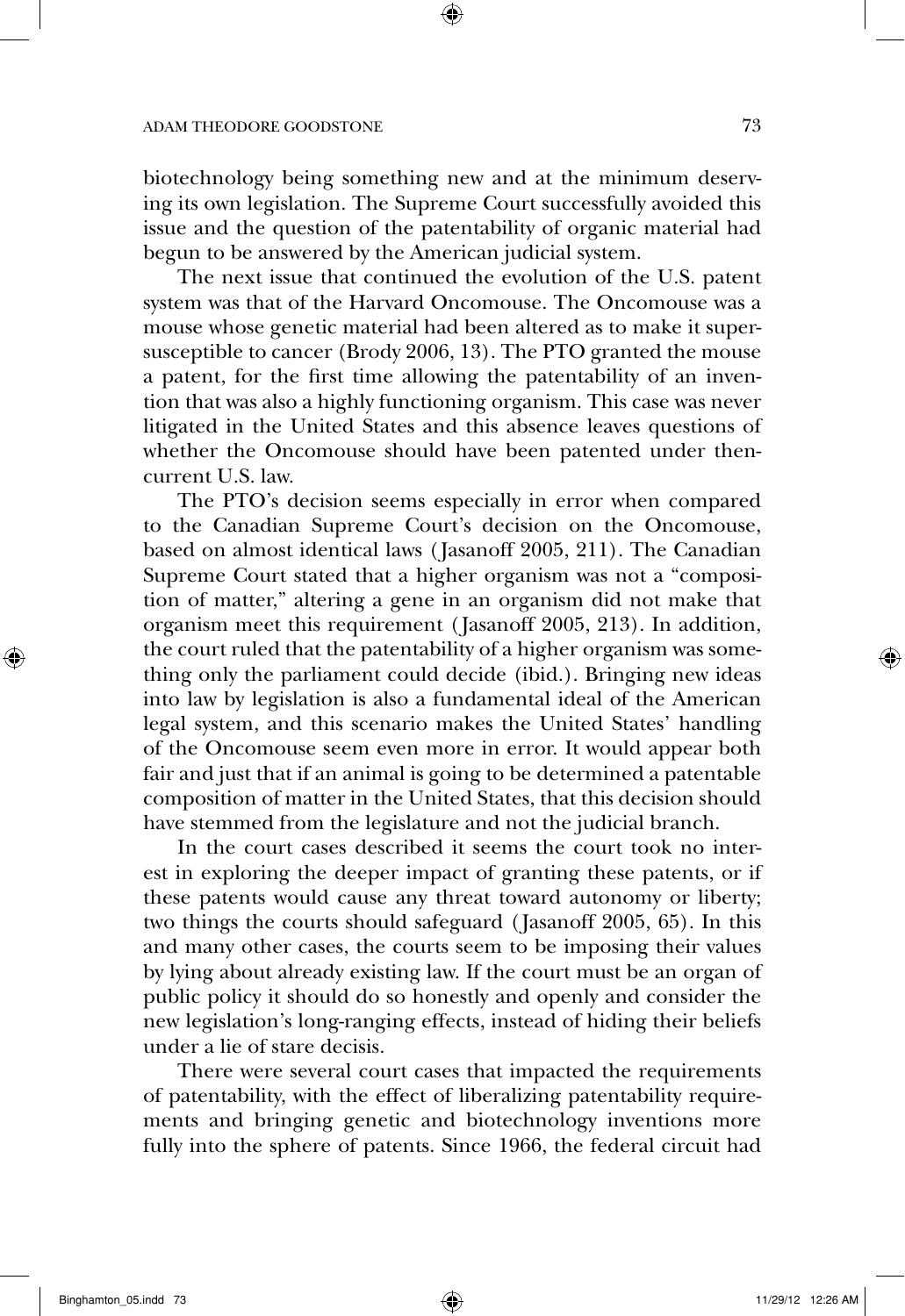adopted the Supreme Court's *Brenner* decision as the method to evaluate the utility of a chemical patent (Ghose 2007, 3–4). In the *Brenner* decision, the Court decided that a chemical patent would need a specific use to receive a patent and in addition, that the rights granted to patent owners should be limited if these rights were to prevent downstream research (Ghose 2007, 4). As biotechnology cases were adopted into law, the courts justified the idea of a biotechnology patent by saying it was similar to a chemical process, thus bringing biotechnology under the *Brenner* decision (ibid.). Yet in 1995, the federal circuit court overturned *Brenner* without even mentioning it (ibid.). In *re Brana,* the court reversed a denial of a biotech patent grounded on a lack of utility (ibid.). Under the new utility standard, an inventor needed only prove his invention was "better" than a disclosed prior art, regardless of whether this claim was substantiated (ibid., 5).

The Federal Circuit has had a tremendous impact on the ability of biotechnology companies to receive patents. In the *re Bell* and *re Duel* decisions the federal court decided that a gene is not prima facie obvious, even if the method of purifying that gene is known, and the code of the gene is found in prior art (Laakman 2007, 5). These decisions are in direct conflict with the obviousness requirements of the PTO. In this case, two nondemocratically elected actors (the PTO and federal circuit) argued over what makes a gene obvious, and the court even disagreed with the given law. The *re Duel* and *re Bell* cases have made receiving a patent on a gene or a biotechnological invention much easier. The only public will these decisions seem to be possibly serving is that of corporations.

The recent *Teleflex* case seems to have important ramifications on the federal circuit's obviousness standards, as well as to elucidate even more contradictions within American patent law. In this decision, the Supreme Court ruled for a new obviousness standard, one that would be more expansive and take into account "inferences and creative steps that a person having ordinary skill in the art in the relevant field would employ" (Laakman 2007, 11). This decision was a clear challenge to the federal circuit and acted as a mandate for the federal circuit to abandon its recent obviousness standard (ibid.). It expanded the considerations necessary to determine obviousness and assumed a greater degree of knowledge and ability for a person having ordinary skill in the art. This decision should have the effect of limiting the number of patents granted. It will be interesting to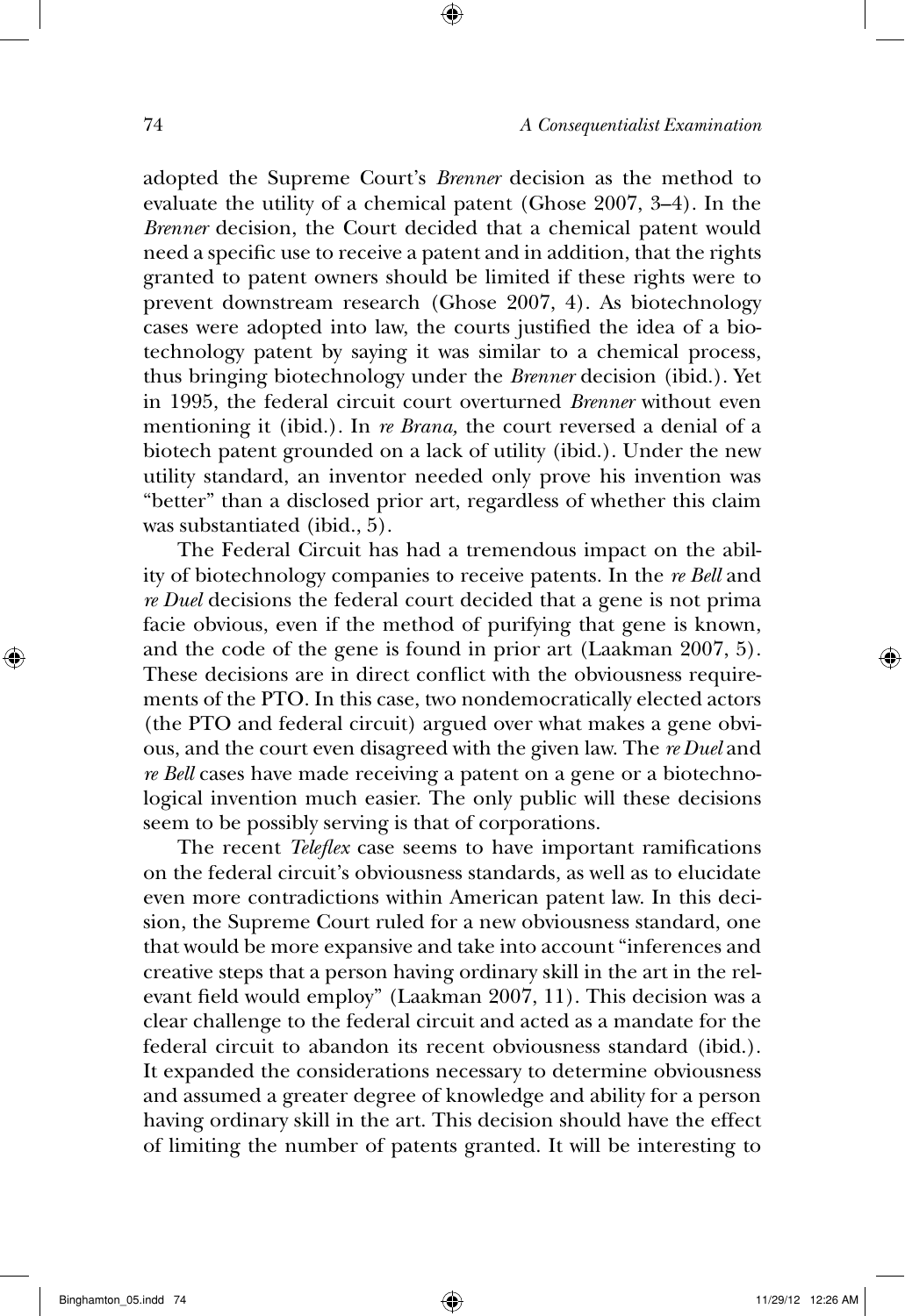see the ramifications this Supreme Court decision has on the federal circuit and the issuance of genetic and biotechnology patents. With the clear contradictions exhibited by the American judicial system, and the questionable interests that are supported by its legal decisions, it seems mandatory that clear and effective legislation is necessary to codify biotechnology and genetic patents in law.

All of the previously mentioned cases were decided in one way, interpreting judicial powers broadly. To decide in *Chakrabarty* and *Oncomouse* that both "inventions" were already patentable seems a fundamental legal error. The court in no way second-guessed their lack of reasoning, or proved willing to defer to the legislature. How could two similar patent regimes, Canada and the United States, rule so differently on the same issue, as in the case of the Oncomouse? Is it the underlying moral and political convictions of the judges that led to the split in opinion seen in the United States, Canada, and Europe? In the United States, either for convenience, by interpreting their powers too broadly, or in an attempt to avoid the public's wishes the judicial system wrongly incorporated biotechnology and genetic patents directly into already existing institutions. In Europe and Canada, the courts understood their roles and were happy to defer to the public's convictions and morals to decide important and controversial social decisions.

### **Section III: Failed Legislation and Changes in Bureaucracy**

The United States legislative branch did respond in a few ways to the incorporation of biotechnology and genetic patents into the legal system. Yet their responses were flawed and contained many contradictions. In each example the PTO or Congress failed to acknowledge the true issue at hand. Instead of perceiving the previous circumvention of public institutions by the judicial system, the legislature effectively enabled the courts to continue acting outside of the law. More interestingly, the actions carried out by the PTO and Congress in order to concur with previous judicial decisions displayed the same contradictions as the judicial branch, and help show how wrong those decisions were.

The PTO's response to the flurry of genetic patents requests following the Human Genome Project was the new patent guidelines of 2001 (Brody 2006, 105–106). In the new guidelines, the PTO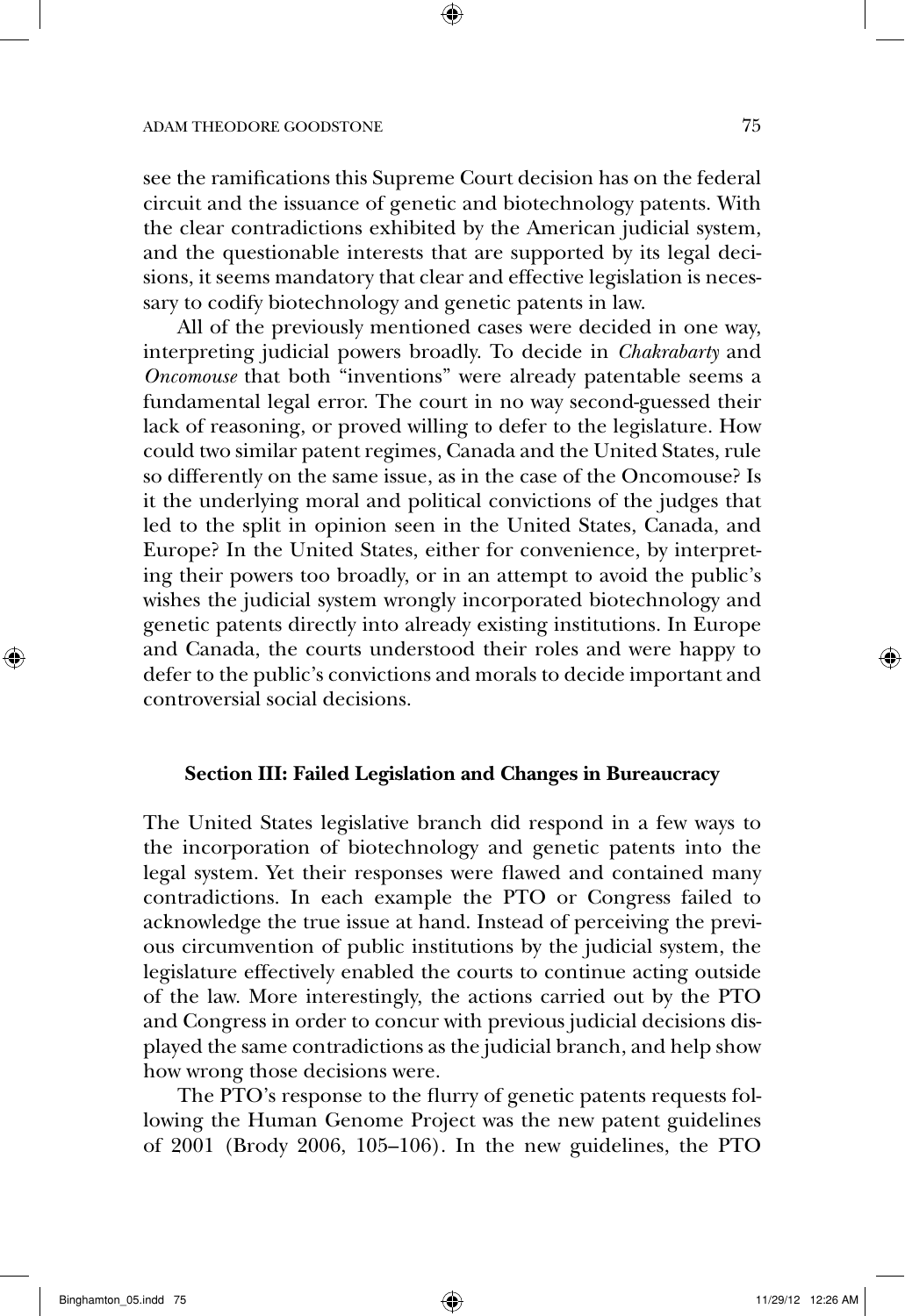upheld the ideals of *Chakrabarty,* decided for the first time in writing that DNA was patentable if purified, that utility must be specific, substantial, and credible, and held that a person skilled in the art was the standard to uphold the inventions utility (Ghose 2007, 8). What is most fundamentally disconcerting about this development is not acquired from an evaluation of the requirements themselves. Rather, it has to do with the PTO's complete circumvention of Congress, never asking them for an opinion or even to draft new requirements (ibid., 7). In Baruch Brody's overview of the U.S. patent system, he states, "From an institutional perspective, the PTO probably is not the right agency to address such issues" (Brody 2006, 111). More important for him is the failure of the legal system to have set requirements applicable to biotechnology. In the United States, the ability to gain a patent on biotechnology or a gene in no way involves the democratic process. The requirements and inclusion of unique concepts into the legal system was done devoid of any sort of public will, leaving the all too important question of whose will is being represented.

Within the last twenty years, the United States Congress has rarely attempted to regulate the biotechnology industry. Their first failed foray into legislation was drafted to answer a major inconsistency that was created by the federal circuit. The issue was of the patentability of an invention that uses obvious starting materials to create something that is novel and nonobvious (Alley 2004, 4). There were several court cases involving this issue in which the federal circuit ruled inconsistently in regard to biotechnology and chemical process patents. Congress passed the Biotechnology Process Patent Act of 1995, a bill that stated if an inventor specifically declared it, a biotechnology invention (not a chemical process or invention) that used obvious starting material and yielded both a novel and nonobvious invention would be eligible to receive a patent (ibid.). On the surface this would seem to be the first example of U.S. legislation answering the issues of biotechnology. Yet this legislation created more problems than existed prior to its passage, made the contradictions within the patent system more apparent, and was ignored by people filing for patents and also by the federal circuit.

In three federal circuit cases following the passage of the legislation, the court ruled in concurrence with the legislation, yet never cited it in their reasoning (Alley 2004, 4). Instead, they cited their own previous decisions, seemingly ignoring the law and using their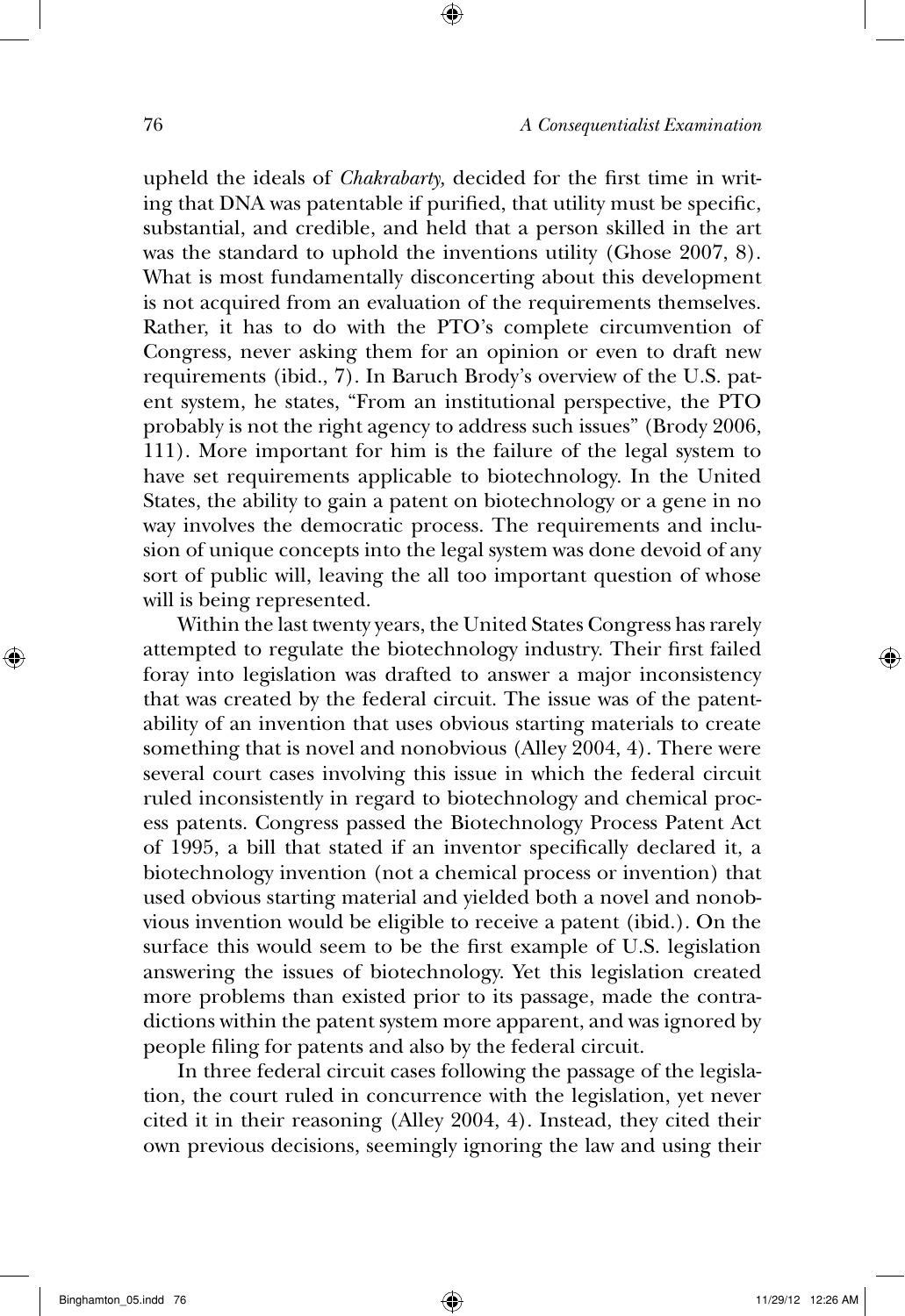previous cases to determine the future of biotechnology. The federal circuit decided to ignore the law of Congress, and seems poised to regulate biotechnology the way they see fit (ibid.). Also, Congress' creation of an exemption solely for biotechnology and not chemical patents as well displays the internal contradictions within the legislation and more importantly why the legislation was passed. Given that the courts define biotechnology inventions as a composition of matter because they are analogous to chemical patents, why were chemical patents left out of this law? It is ironic that the one successful piece of legislation attempting to regulate biotechnology was ill conceived, overruled by judicial activism, and served a special interest.

The irony within this legislation lies in the fact that Congress should have been legislating on whether biotechnology and genes should be patented. It is disappointing that their first endeavor in this field seemingly could only serve a special interest group, instead of the public will that it is their job to represent. The underlying reasoning for the ability to patent biotechnology inventions strengthens this point. The courts held that a biotechnology invention is analogous to a chemical process, yet this law only responded to the problem within biotechnology inventions. Why was this qualification only for biotechnology and not for chemical processes as well? If the issue of obvious starting materials could apply to biotechnology, then it should also have applied to chemical processes, because the courts said biotechnology *is* a chemical process. For this reason, it seems the sole intent in this legislation was to represent the wills of biotechnology corporations, not justice, fairness, or the will of the people.

All of the previously discussed progressions in U.S. patent law represent a unified trend. All of the actors involved seemed poised to ignore any public concerns and willing to limit the ability of the public to develop any concerns as well. What is most striking about this progression comes from a comparison with the European patent system. Their approach was the direct opposite of the United States, and involved an overt attempt to include the beliefs of the citizens of Europe.

#### **Section IV: European Patent Structure**

The development of patent law in the European Community differed greatly from its development in the United States. In Europe, the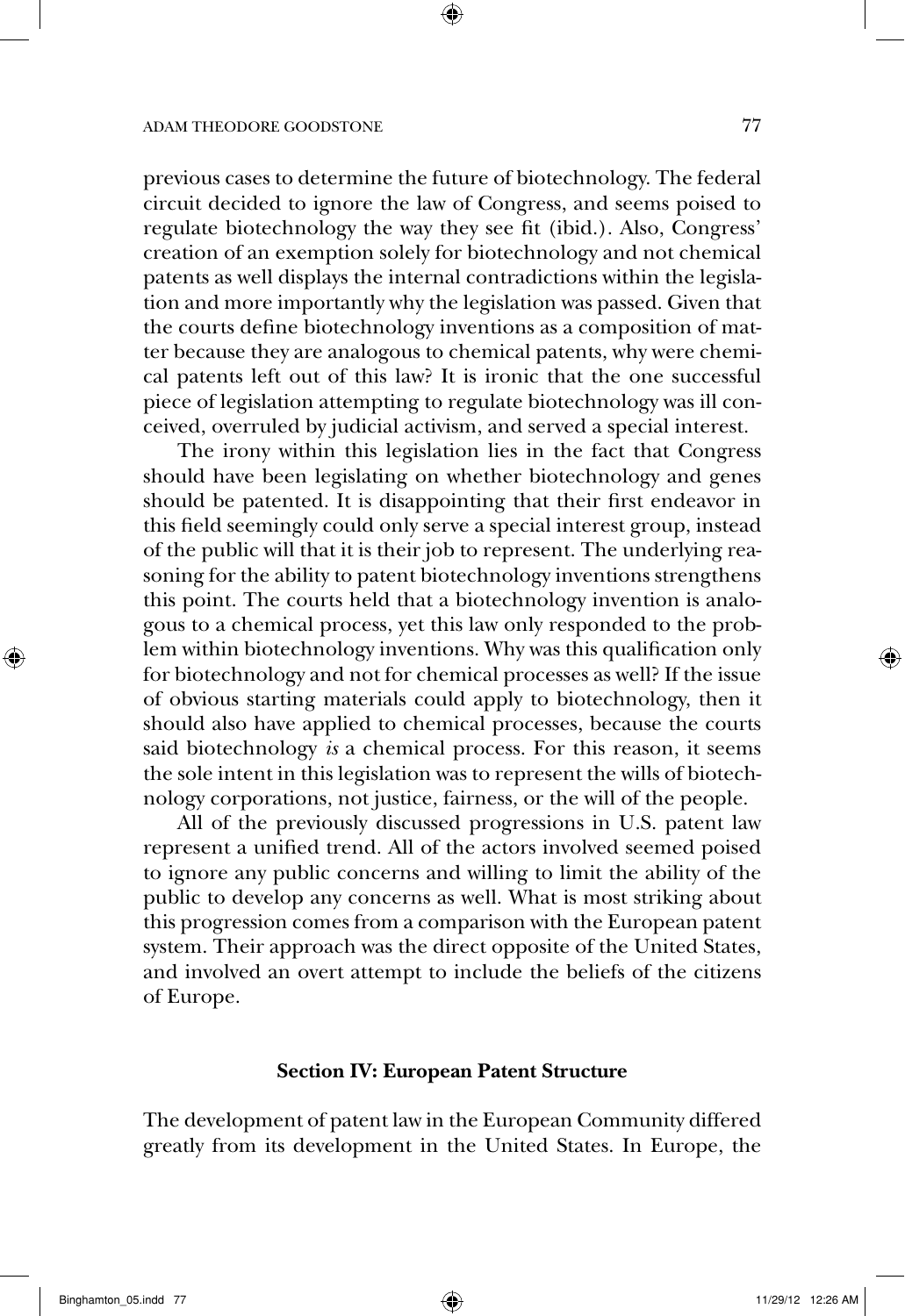direction of biotechnology was driven not only by deciding if a patent was novel and nonobvious but also looking at its impact on individuals, morality, and collective values. It is this concern and willingness of European governments to defer to the public's concern that is a fundamental institutional advantage Europe maintains over the United States. Throughout the progression of biotechnology law, European governments proved to be concerned with making sure their system of laws reflected the values of their citizenry, and succeeded in this by using democratically elected bodies to implement biotechnology inventions into their legal systems. This is markedly different than the same process that occurred within the United States, where it seems government actively attempted to prevent its citizens from expressing or even acquiring an opinion on the ownership and manipulation of life. In Europe, where the idea of the public's morality, or the ordre public, was already embedded in the patent law, morality became a fundamental issue in the shaping of a European Patent Directive.

In the EU, the European Commission proposes a law; the Council of the EU and the Parliament then consider the legislation and decide whether to pass it (Brody 2007, 71). There are two types of legislation that the EU can pass, a directive and a regulation. A directive is an order to all of the EU member states that instructs them to bring their systems of law in line with the directive within one year of the directive's passing (ibid.). In 1998, after ten years of deliberation the EU passed the Biotechnology Directive (ibid.). In Europe, a state or an individual can challenge the failure of a state to implement a directive, and the Court of Justice then hears that case (ibid.). This had important ramifications in forcing many unwilling European nations to adopt the biotechnology directive.

The first attempt to pass a directive on biotechnology was in 1988 and failed. The reason for that failure was the absence of moral concerns in the legislation (Brody 2007, 74). It would be these fundamental moral concerns that would shape the development of biotechnology in Europe. The 1992 directive included more moral concerns, with the first inclusion of an ordre public limitation on patent law, meaning a patent application could be refused if the material would be against the common public morality (ibid.). Still, Europeans were concerned about the lack of stipulations about "human freedom, human dignity, and animal suffering," in the draft (ibid., 77). It was not until 1998 that a directive was drafted that met the requirements of morality set by the community.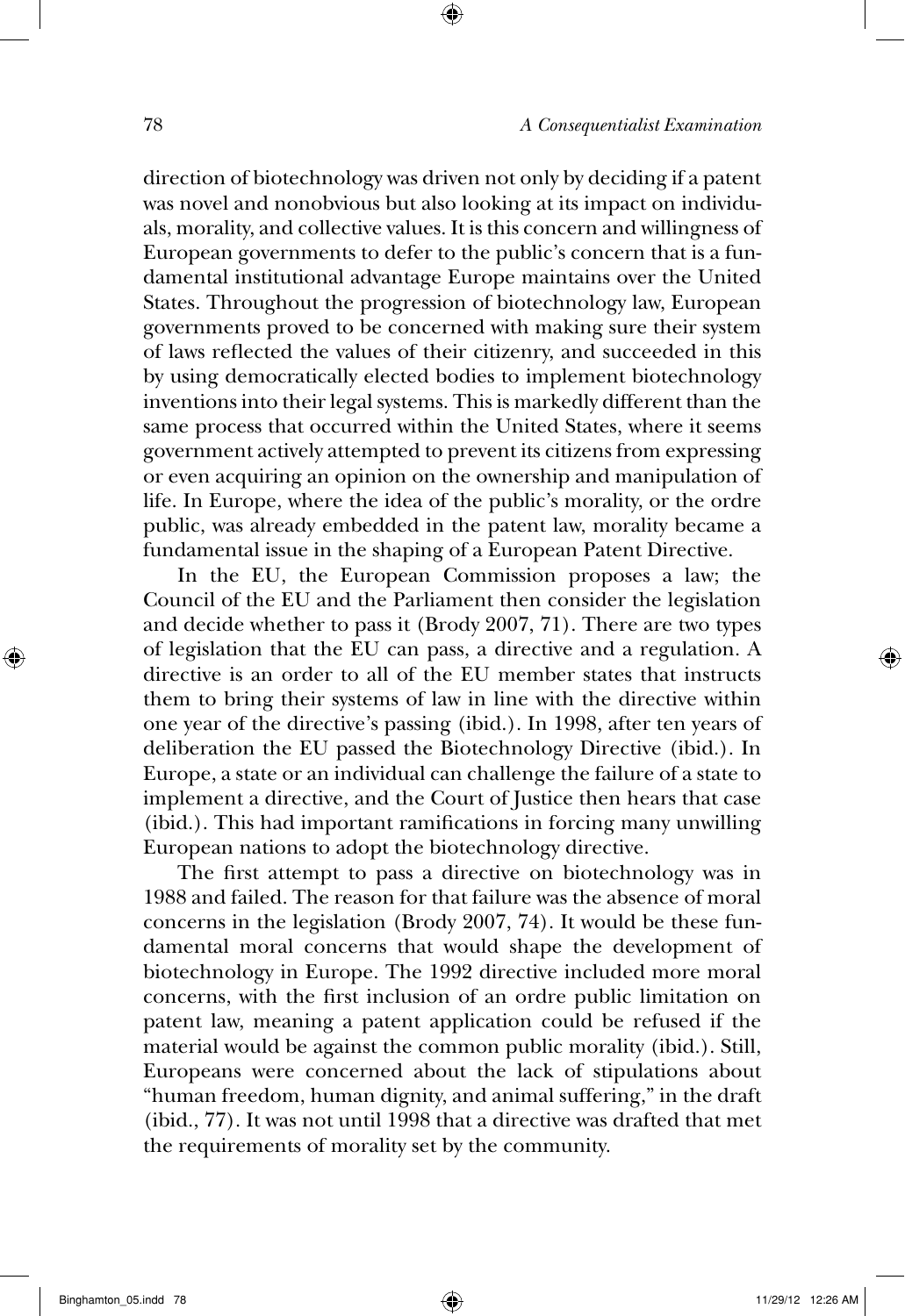The final biotechnology directive that passed in 1998 contained a ban on patenting: "plant and animal varieties; essentially biological processes for the production of plants or animals, the human body and the simple discovery of one of its elements, including the sequence or partial sequence of a gene" (Europa 2008). It also banned the patenting of anything that would manipulate the germ line, human cloning, and patents that would cause the suffering of animals, as well as banning anything against the public morality (ibid.). It did allow for the patenting of a gene if it was purified and isolated, as long as it met all of the standards described above (ibid.).

It is not considerations of utility that make the inclusion of morality into the biotechnology directive so important. Including public morality, even if just in thought, may be good or bad for future guaranteeing of social justice or benefiting utility. What is important is that in Europe it was paramount to the population, as well as legislators, that morality be included in patent law. In response, the EU and the individual states brought morality into the realm of biotechnology. In Europe, the public will was included. From an institutional perspective, looking solely at the degree that democratic institutions guarantee the public will, Europe succeeds where America fails. By taking the development of biotechnology out of the public will, out of democratically elected institutions, America circumvented the rule of law, and has left itself at the potential tyranny and whims of the judicial system. The judicial system may very well be acting for the benefit of the American population. Yet everything the American government stands for, and how the world evaluates democratic systems, is not based on the final utility derived from the law, but that the public will is represented.

### **Section V: Potential Consequential Concerns**

The outline and comparison between the incorporation of genetic and biotechnology patents by the United States and Europe would be meaningless if the outcomes, or potential future outcomes, were the same. This section will examine the potential negative consequences that may come about through the failure of the United States to foster and incorporate the public's feelings into the realm of biotechnology and genetic patent law. The concerns fall into two categories. One category contains specific consequences stemming from biotechnology patents, namely those consequences from patents that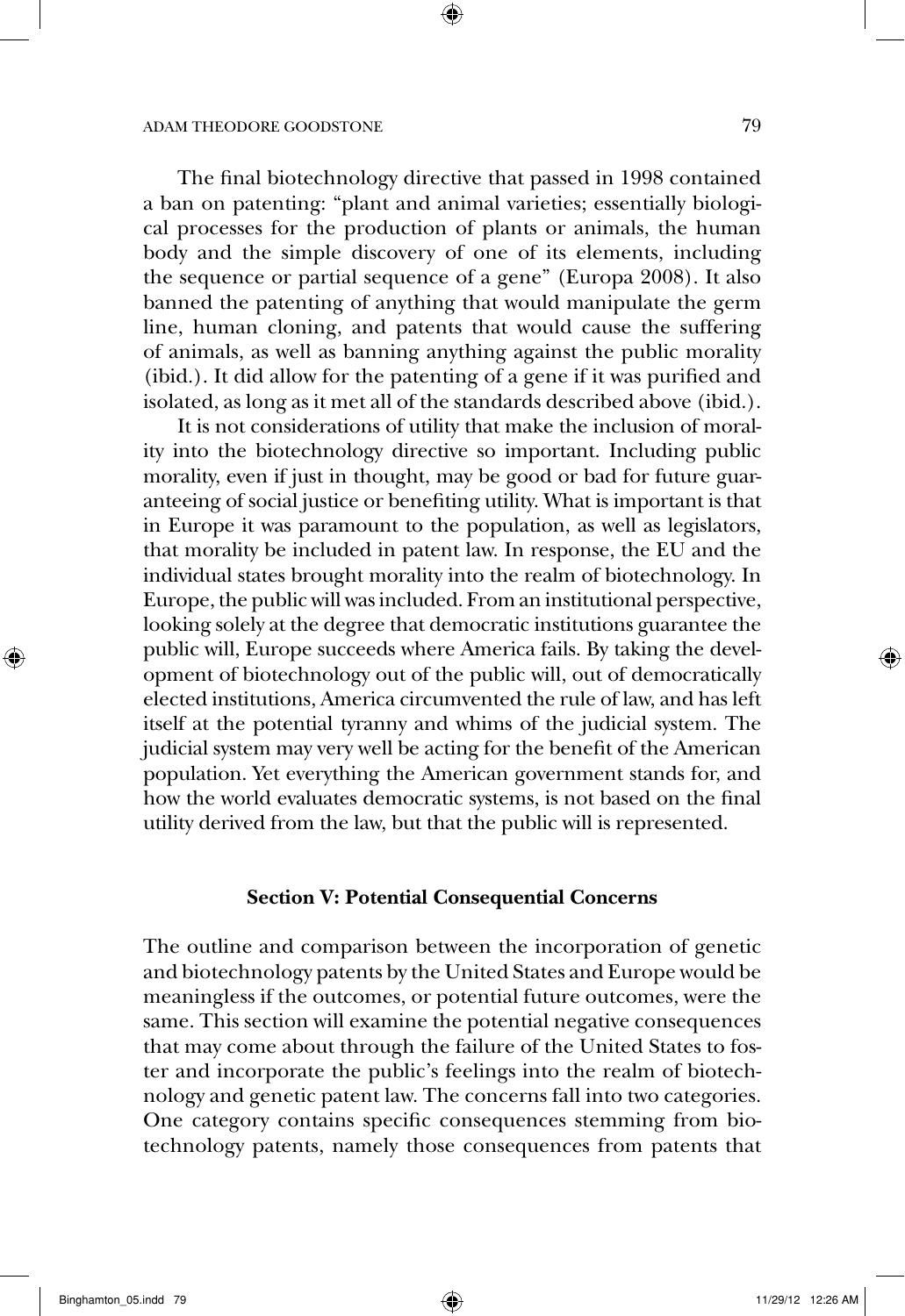should not have been granted and specific consequences of certain types of patents. The other category is fundamentally more disconcerting. It involves the long-term effects of a judiciary that is willing to interpret its powers so broadly as to undermine and silence the public's will and the court's willingness to reach dangerous and antidemocratic conclusions.

There is a diversity of moral issues that can be raised in the United States over the ownership of life. One terrible consequence of the United State's handling of biotechnology development is the lack of the public's morality in law. The morals and beliefs of a nation must be intertwined with the law, something that is completely lacking in this case. It seems likely that the majority of Americans are not aware of the philosophical ramifications of genetic property rights. It is a legitimate moral concern to believe there is something inherently wrong with owning a part of the world's genetic heritage. The people of the United States deserve to say whether they believe that property rights should be extended to life. In Europe, there was an attempt to have discussions on this issue and reach a conclusion. The conclusion may not have satisfied every individual, but democratic institutions are the only means humanity has of representing the public's will.

The approach to patenting life in the United States has taken a potentially controversial topic and shielded it from public view. Ushering in something new through the courts and complicated bureaucratic mechanisms has caused the development of patent law in the United States to be shielded from the public and has circumvented the public's ability to form opinions on organic patents. The patenting of life became merely an industrial process and a specific technical judicial concern, instead of a deep moral and philosophical issue. Enabling a judiciary to take an issue out of the public's concern is an unacceptable precedent to set.

By forcing the American people to have no realization of the concerns that genetic patenting creates, the United States government indirectly inhibited the ability of the legislature to react to new concerns. Jefferson said, "I know of no safe repository of the ultimate power of society but the people" (Environmentalcommons. org 2008). In regard to genetic patents, the people are not being entrusted with any decision making. The courts are making decisions and the citizens are negligent and not allowed to develop specific opinions. For a legislature to act in a way that represents their constituents, they must feel pressure from the individuals who vote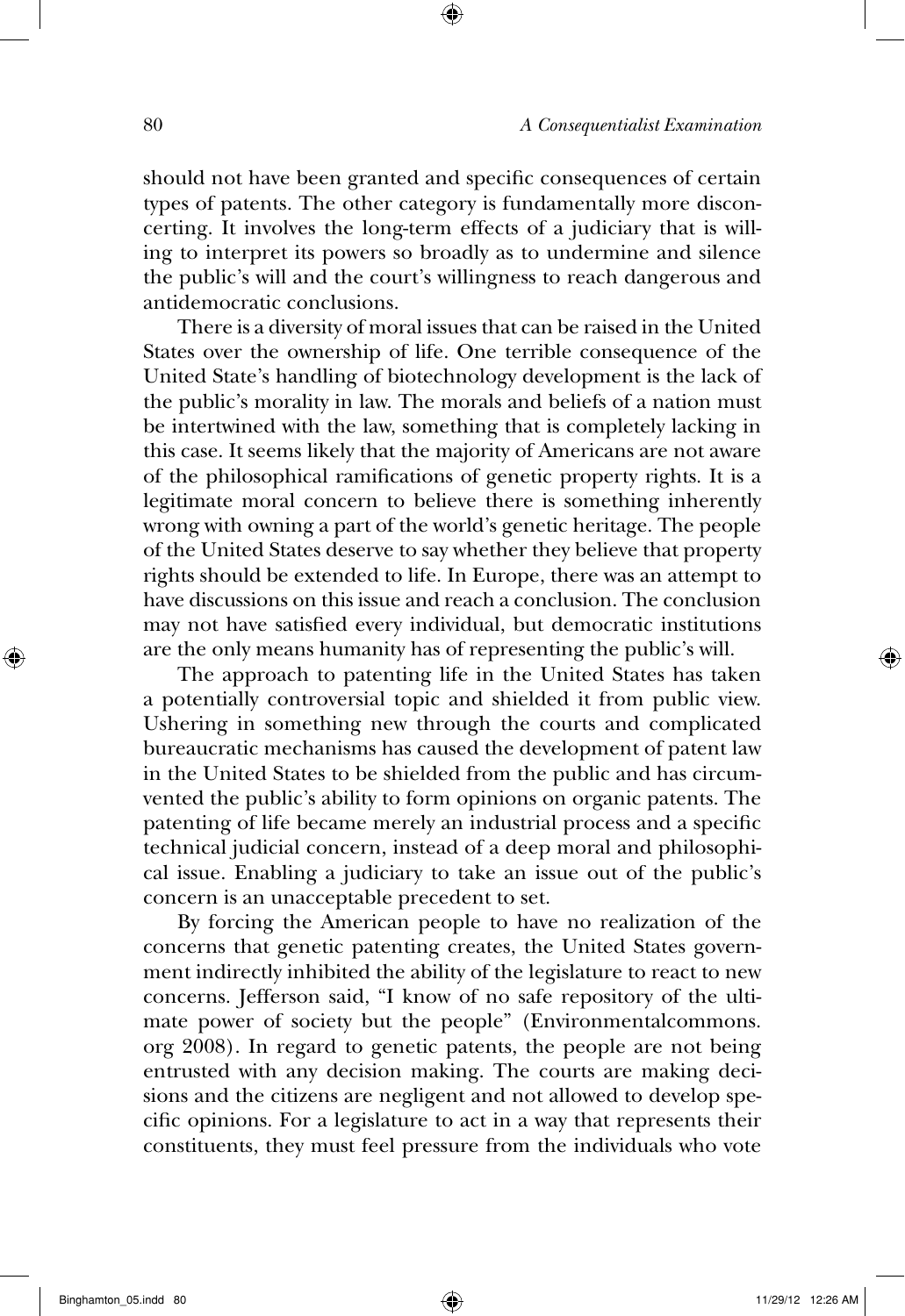for them. In the case of biotechnology and genetic patenting, the method that ushered these patents into law guaranteed individuals were not concerned with the ownership of life. If constituents have no opinion on a subject, then representatives are free to vote in any way they see fit, or in any manner someone is able to influence them. This leaves the strong possibility legislation about biotechnology and genetic patents are being controlled solely by the private sector.

The ownership of life has many potential economic ramifications that deserve to be considered. A fundamental concern in academia is the tragedy of the anticommons and resulting patent thickets. In the U.S. patent system, patents on biotechnology are "numerous but extremely narrow" (Laakman 2007, 6). In a society with an incredible number of different genes and uses under specific patent protection, the concerns of the tragedy of the anticommons and that of patent thickets come into play, and at least deserve to be discussed. The tragedy of the anticommons is a concern developed by Burk and Lemley. They feel that in a situation where there are many patents within a field, when an individual attempts to patent or invent something new, one may need to incorporate vertically or horizontally many different patents (Burke and Lemley 2004, 1624). The resulting tragedy of the anticommons would inhibit innovation by making research and development overly expensive by making any one new invention likely to be invalidated by prior art, or face expensive litigation from numerous other patents that are similar to it. In this theory the large quantity of patents would decrease innovation and overall utility.

Closely related to this problem is the idea of patent thickets (Burke and Lemley 2004, 1627), which is what results when there are a large amount of patents that actually overlap. In this situation it would be impossible to innovate in an industry and the industry would end up failing. The concerns of the tragedy of the anticommons and patent thickets seem substantiated. There is a chance these arguments are unfounded, do not relate to modern patent law, or if they are true may be worth accepting for other benefits patents grant. Yet by taking the issue out of the legislature it is nearly impossible for the American government, and thereby industry, to control any of the above mentioned concerns if and when they arise. The courts have not considered ramifications that extend this far. The court decisions listed in this paper create an interesting and damaging dichotomy; namely, that the courts are the entities that are able to consider moral, economic, and philosophical issues,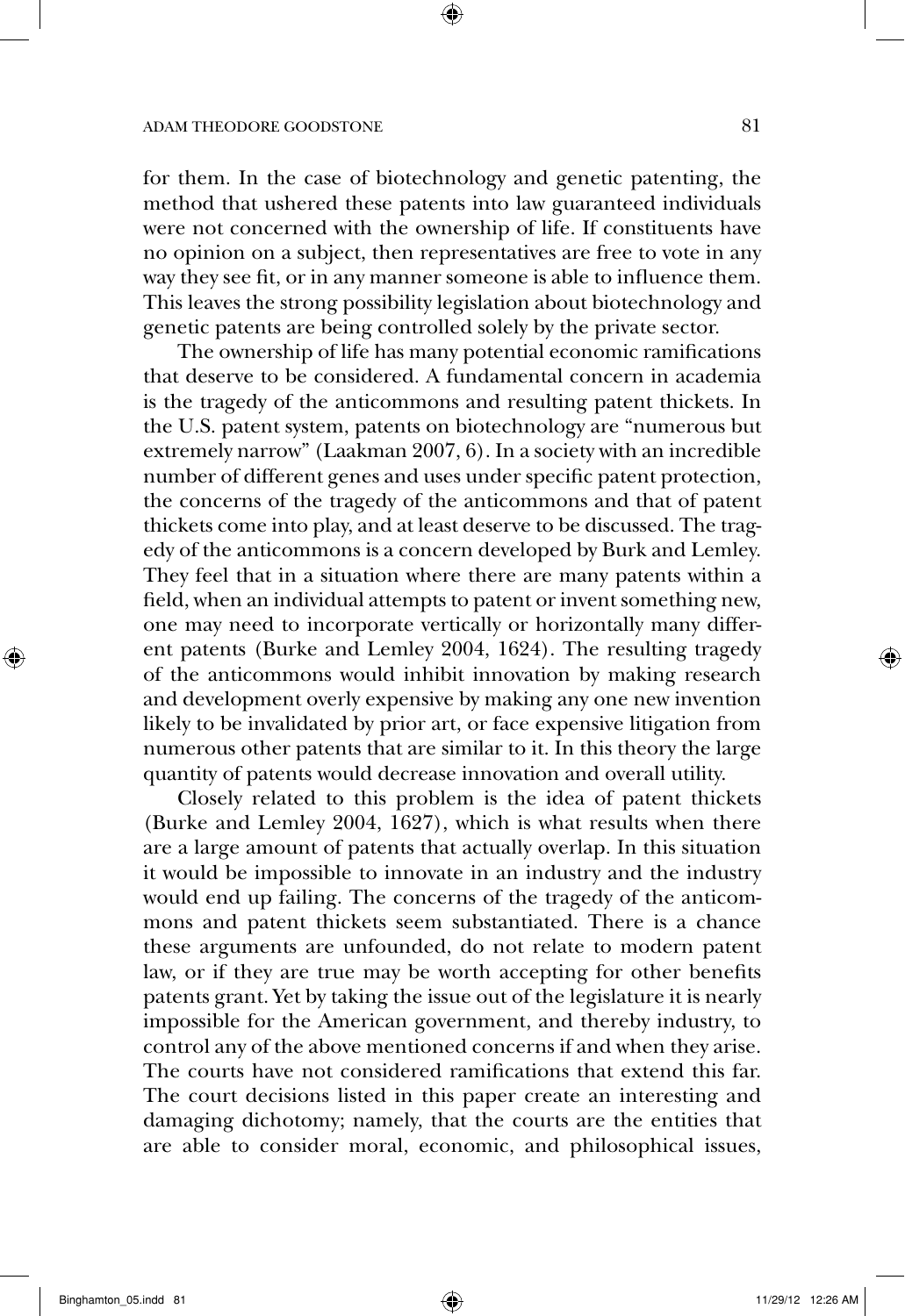and by doing so inhibit the ability of the legislature to act effectively toward these issues. If the United States judicial system were granted the powers of a ruling class, similar to Plato's idea of the philosopher kings, an evaluation of new rules brought into place by the judiciary would be very different. Yet this is not the role of the judicial system; passing new ideas into law is the role of the legislature.

The concerns mentioned in this paper have potential health ramifications as well. If the PTO is issuing too many patents, and these patents actually reduce innovation, such as in the case of patent thickets, society may be worse off. While unlikely, experimenting with the genetic code could have serious widespread effects. The creation of new diseases or of dangerous GMOs that replace food sources seems unlikely, but it is within the realm of possibility. New drugs may be too expensive to afford, or may not be developed due to patent thickets. These concerns may all be unsubstantiated; genetic and biotechnology patents may actually obliterate all of the above concerns. Yet the legislature needs to be able to consider them and act on them if they deem it necessary.

It seems fundamentally important that these concerns be considered and researched, and that the American legislature be able to standardize the legal system in response. The legislation from the bench, especially by the federal circuit, needs to end. The metaphorical eyes of the public and legislature need to be opened. Only the legislative branch can adapt to developing concerns; this is their role in the American system of government. If innovation is left to be regulated by the judiciary, society will see stagnation and the inability of the government to respond to dangerous and important issues. The job of the judicial branch is to enforce the legislature's statutes. This can only happen if the judicial branch makes a concerted attempt to realize their mistakes, and interpret law instead of inventing it.

### **Section VI: Conclusion**

Noam Chomsky said, "Democracy and freedom are more than just ideals to be valued—they may be essential to survival" (The American Democracy Project 2008). Due to biotechnology's potential consequences and the potential objections over its ownership, these patents should be an issue. The ownership of the building blocks of life may be something the United States deems beneficial, a step toward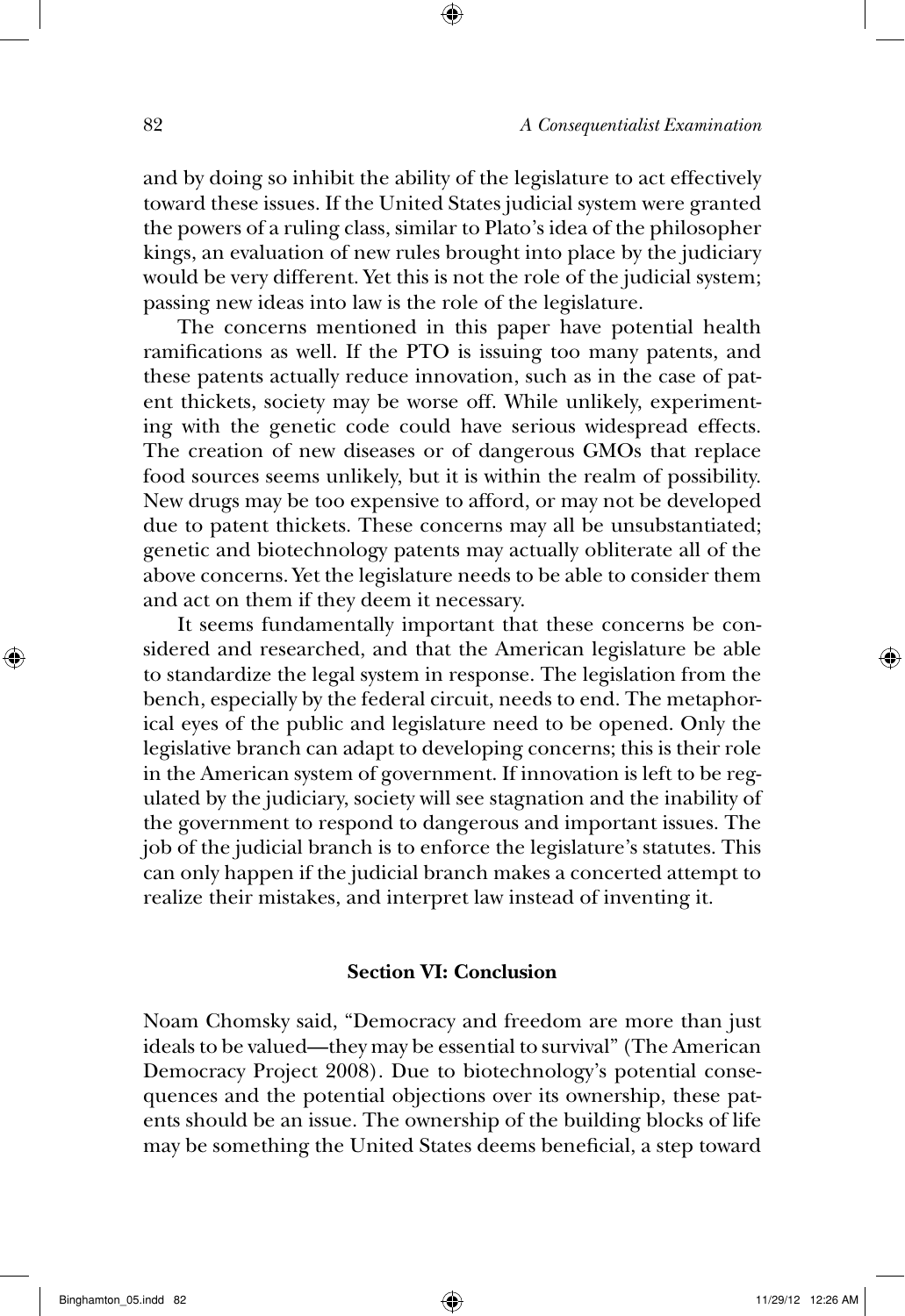progress, curing disease as well as improving the overall way of life. Or society might believe that the patenting of life is morally wrong, that it inhibits competition, decreases utility, or may be a danger to life on this planet. In an issue as controversial as the patenting and uses of genes and biotechnology it is impossible to reach a definitive right or wrong answer.

Yet most of human society has reached a point where they have determined the answers to difficult and life-altering questions should stem from the public will. There is no institution that can guarantee each individual's wishes; it is only through representative government that society gets as close as they can to manifesting that will. Society has said that while the answers a democracy produces may not be the best, the only way to create a fair and just society is to let the people rule themselves. Western and world civilizations have moved away from the idea of a dictator, even Plato's idea of a benevolent ruling class of philosopher kings is rejected as undermining the values democratic society believes are most important: representation, justice, and fairness.

In their best light, the acts by the federal circuit and Supreme Court can be construed as similar to the philosopher kings of Plato: a group of wise men and woman making decisions without significant case or statutory law to base their decisions on. The specific tangible consequences of the courts will not be interpreted here. This paper analyzed the potential consequences that deserve to be considered in a democratic forum, not by an individual who has no incentive to represent the public will, and which could just as easily represent the interest of a special interest group. More fundamentally important to society as a whole is that the development of biotechnology law in the United States was underlined by a circumvention of the public will. Americans had no voice in the construction of genetic and biotechnology patent law and the system was implemented in a way that made Americans unconcerned with biotechnology; to them it was just another industrial and technical process.

It seems the development and implementation of the modern patent scheme in Europe, while not perfect, is vastly superior to that of the United States. In Europe, there was a continental discussion about moral and potential consequences that could result from patenting life. The conclusions reached by Europe may not be perfect, they may upset or offend people, and they may create a system that has dire consequences. In the present state of democratic institutions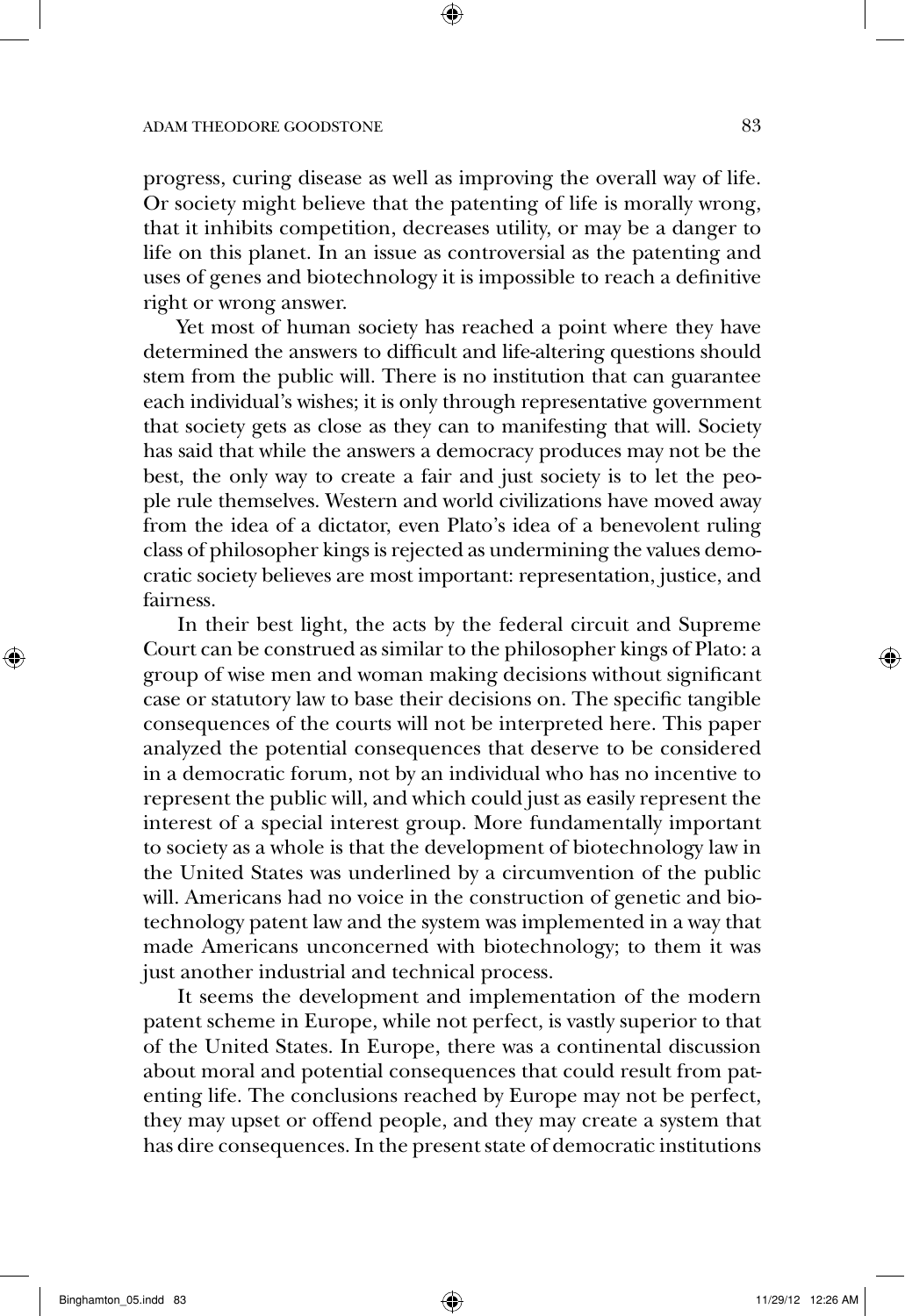this is a superior alternative to the U.S. model. If one accepts the presumption that democracy is currently the best way to manifest the public's will, and that the role of the judiciary is to ensure the law is valid and upheld, not invent it, then the arguments presented in this paper must be strongly considered.

In addition, it is unacceptable for a branch of government to act in a way that suppresses public knowledge and the public's potential to act. A final strength of the European patent structure over that of the United States stems from the ideas of morality and opposition, two things the patent system of Europe has and that are completely lacking in the United States. These two ideals serve as a public check on patents, they make sure patents ultimately are in accordance with social values and prevent a corrupt sector of the government from passing immoral or illegal patents. The mere inclusion of these two ideas into the patent structure of the United States would go a long way to correcting the mistakes of the last thirty years.

The recent developments in patent law should be a warning to democratic institutions. Neither Europe nor the United States has a perfect patent system. Neither system provides perfect monopoly rights that balance the public's morality and the necessity of ownership to ensure innovation. Yet Europe's model makes an active attempt at hearing the voice of its population and provides active and public checks on granted patents. The inclusion of methods to encourage the democratic will is fundamentally necessary for the survival of any democratic state. Democracies worldwide should continually evaluate their institutions to make sure they are performing the duties assigned to them. They need to make sure their institutions are listening to and supporting the public will, instead of silencing and undermining it.

### WORKS CITED

- Alley, B. 2004. The Biotechnology Process Patent Act of 1995: Providing unresolved and unrecognized dilemmas in U.S. patent law. 12 *J.Intell. Prop. L.* 229 (Fall).
- The American Democracy Project. Democracy quotes. http://www.wcsu.ctstateu. edu/ americandemocracy/quotes.asp. Accessed October 22, 2008.
- Brody, B. 2006. Intellectual property and biotechnology: The U.S. internal experience—Part I. *Kennedy Institute of Ethics Journal* 16, no. 1.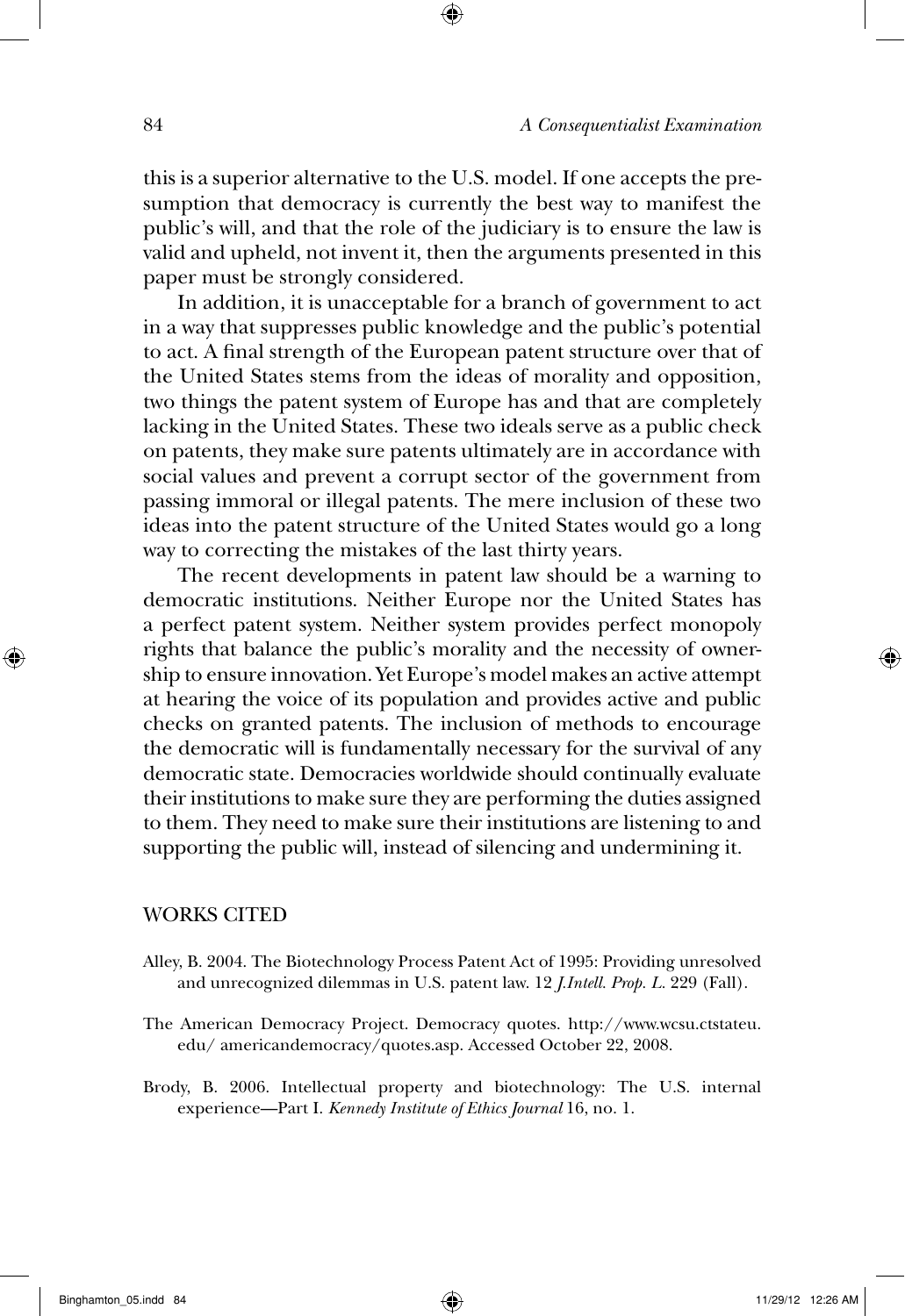———. 2006a. Intellectual property and biotechnology: The U.S. internal experience—Part II. *Kennedy Institute of Ethics Journal* 16, *no. 2.*

———. 2007. Intellectual property and biotechnology: The European debate. *Kennedy Institute of Ethics Journal* 17, no. 2.

- Burke, D., and M. Lemley. 2003. Policy levers in patent law," *Virginia Law Review* 89, no. 7 (Nov.).
- Chavez, M. 2003. Gene patenting: Do the ends justify the means. *7 Comp. L. Rev and Tech. J* 225 (Spring).
- Chin, A. 2006. Artful prior art and the quality of DNA patents. 57 *ALA. L. Rev.* 975 (Summer).
- Crenshaw, C. 2008. Patents and patients: Who is the tragedy of the anticommons impacting and who is bearing the cost of high priced biotechnological research? 9 *Minn. J. L. Sci and Tech* (Spring).
- Environmental Commons. Turning point for California's farm industry. http:// environmentalcommons.org/seed-law-SanFrancisco.html. Accessed October 22, 2008.
- Europa. 1998. European Parliament and Council Directive 98/44/EC 6 July 1998 on the legal protection of biotechnological inventions." The European Union. http://europa.eu/scadplus/leg/en/lvb/l26026.htm.
- Ghose, D. 2007. A proposal to modify the utility standard for patenting biotechnology research tools. 56 *Emory L. J.* 1661.
- Homan, C. 2007. Proteins, patents, and progress: The interface of bio-technology and intellectual property law: The impact of human gene patents on innovation and access. 76 *UMKC L. Rev.* 295 (Winter).
- Jasanoff, S. 2005. *Designs on nature: Science and democracy in Europe and the United States.* Princeton: Princeton University Press.
- Laakmann, A. 2007. Restoring the genetic commons: A "common sense" approach to biotechnology patents in the wake of *KSR V. Teleflex*. 14 *Mich. Telecomm. Tech. L. Rev.* 43 (Fall).
- Paradise, J. 2004. European opposition to exclusive control over predictive breast cancer testing and the inherent implications for U.S. patent law and public policy: A case study of the Myriad Genetics' BRCA patent controversy. 59 *Food Drug L. J.* 133.